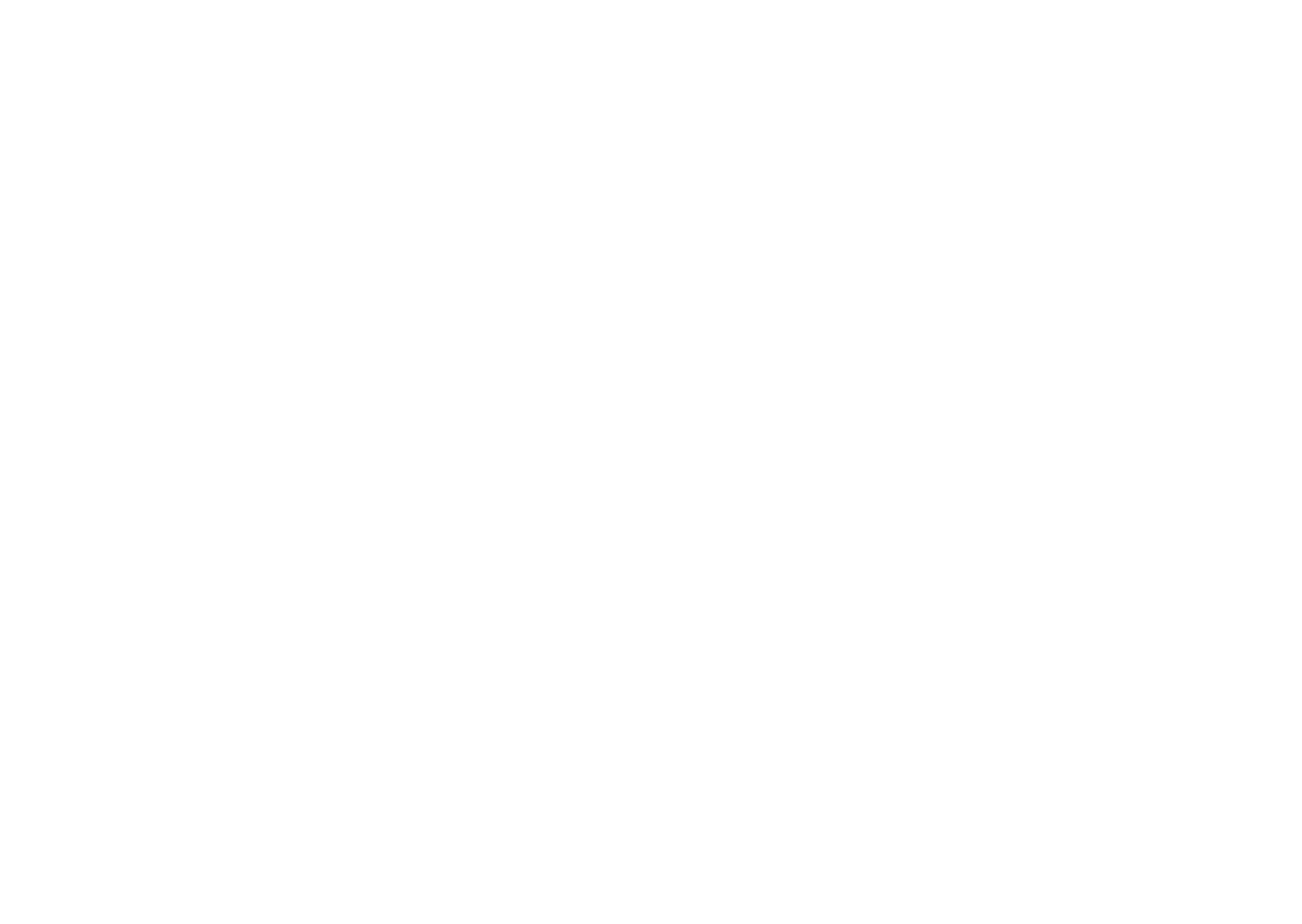# **Contents**

| The Convoluted (and Spurious?) Nature of Fas-       |  |
|-----------------------------------------------------|--|
| cism's "Anti-Modernism" 9                           |  |
| Fascism as the Offspring of Modern Civilization 17  |  |
|                                                     |  |
| Cracks in the Mirror that Flatters Not: Fascism and |  |
|                                                     |  |
| Appendix: an excerpt from Fascism: Comparison       |  |
| and Definition by Stanley G. Payne from             |  |
| chapter 4: The Mussolini and Hitler Regimes: . 27   |  |
| Cited/Recommended Works 30                          |  |
|                                                     |  |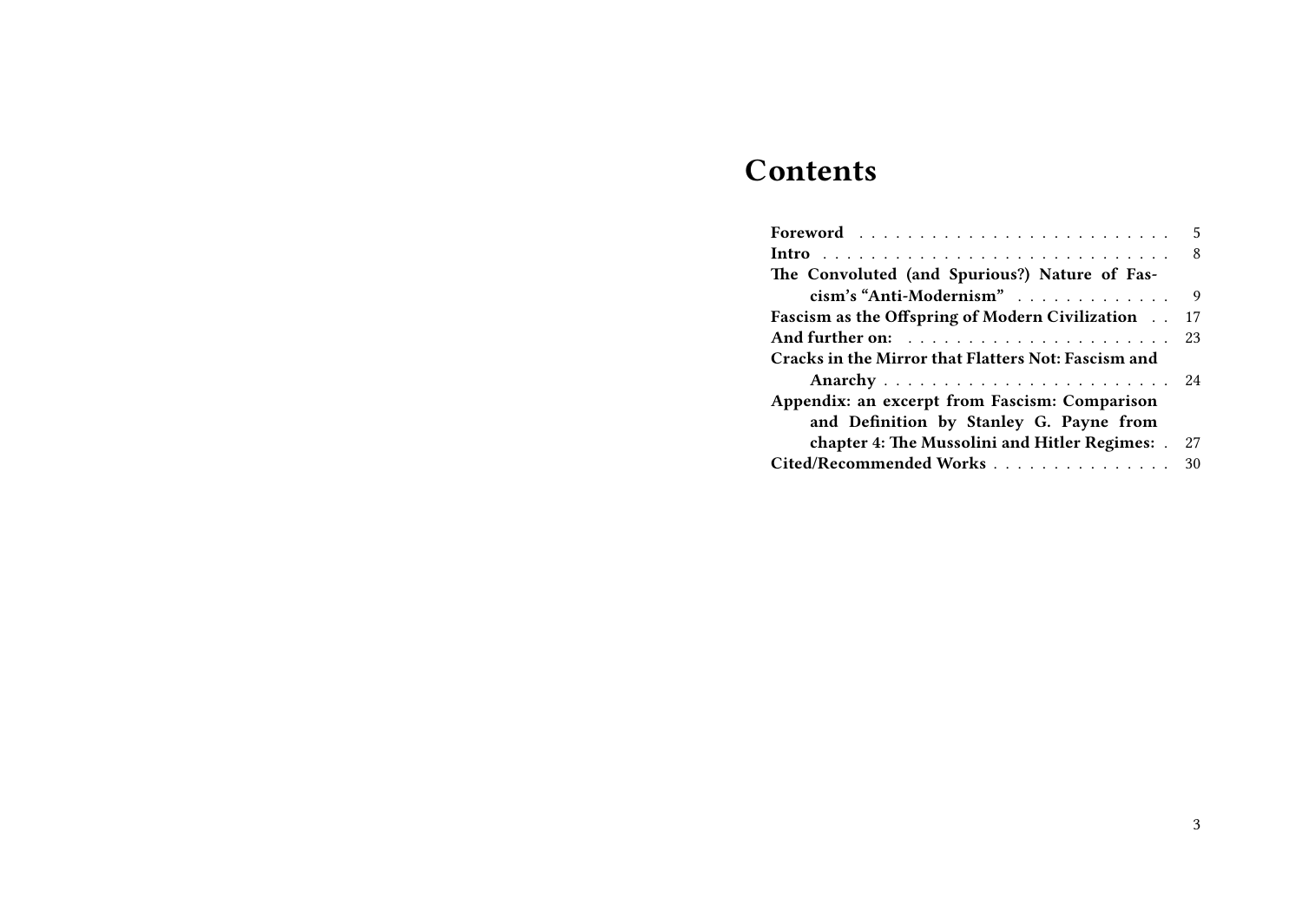ile, impersonal methods for the feasibility of its implementation. The issue of guiding visions of the fascists is crucial in examining the original impetus for their enterprises."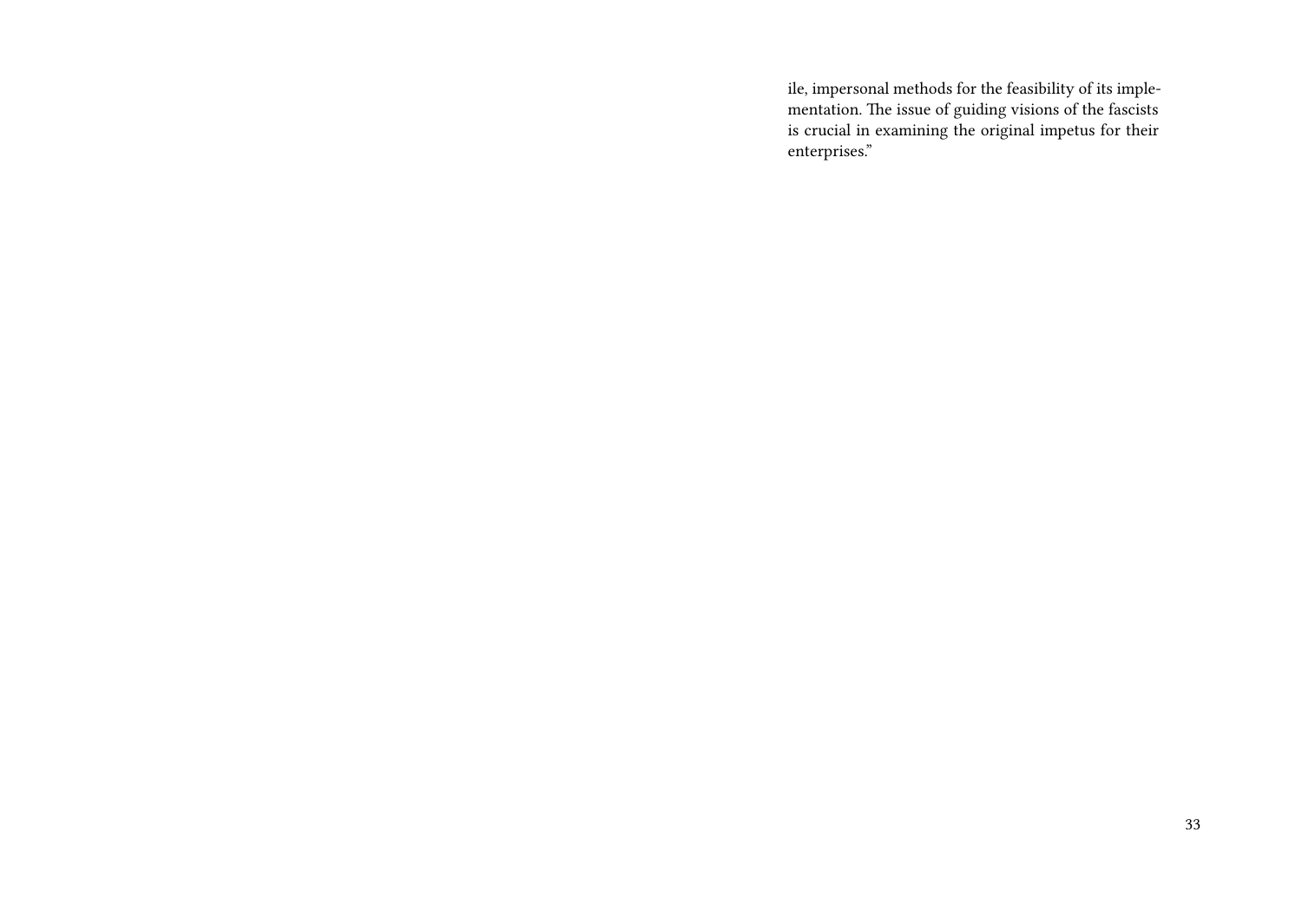slip the moorings of Leviathan even here at the end of the world… it remains for us to more fully understand and explain the inducements, the appeals, and the ruses behind this enemy of ours with the familiar face.

#### —from the 2018 forward

"…a truly haunting specter looms in the world of anarchy, communism, and ecology: the specter of a significant zone of indistinction between those enemies of civilization who regard themselves as anti-authoritarian, and those on the other hand who advocate or– more insidiously– merely succumb to racialism, genocide, and a vision of halcyon days spiked with the poison of the present that it claims to oppose."

///

"Here, in the midst of discussing the aspirations of racist technocrats, the resemblance to the antiindustrial and anti-civilizational rhetoric of green anarchists or deep ecologists is striking. However, I posit that there remain irreconcilable differences between an anti-authoritarian critique of civilization and the project of apparently backward-looking or regressive fascists. The differences involve not only the methodology, tools, and forms assumed by the fascists, but also the vision or inspiration for their anti-modernism."

#### ///

"In averting and opposing fascism, it is not enough to assure ourselves that the more barbarous among the fascists were increasingly excluded the greater the height of atrocity reached, needing as it did more ster-

#### **Foreword**

I wrote this essay about half a decade ago and then promptly forgot about it, more or less, until unearthing it a few days ago. It was written at a time of intense personal duress, and also when so-called "green anarchist" scenes in the Pacific Northwest suddenly began splintering over the issue of neo-fascists in our midst. Things developed quickly, and the same tumult that catalyzed this essay also gave birth to another one, sometime later, called "A Field Guide to Straw Men" about the all-too-comfortable existence of crypto-fascism in Olympia, WA (and the complicity therewith of anarchists, activists, and radicals). Unlike that essay, the present piece doesn't require any knowledge or investment in the relatively insular town scenes of the PNW to fully appreciate.

This writing may be seen as one anarchist's initial and limited attempt to make sense of the ideological conflicts that were then reaching fever pitch, and to address the increasingly common charge that anti-civilization anarchists were in bed with fascists in some more-than-incidental way. Myself a long-time anti-fascist, and having gone "anti-civ" years before, I never imagined that the anti-civilization tendency had anything to do with Europe at all. The question of its affinities with some forms of fascism was an issue to which I had naively devoted almost no thought at all, astonishing as it is to say now, on the other side of these past 5+ years of intense reflection, research, conversation, and street fights.

From my current vantage, the early part of this decade feels like another life. It was the relative beginning of the increasingly potent insurrectionary ferment informed by constant police violence and the failures of leftist mass movements. It was the rise and fall of Occupy. It was a time when the science confirming industriallyinduced global climate catastrophe was only partway through its journey from lunatic fringe to mind-numbing, front page banality. It was the end of one era of near-total aloofness from a mostly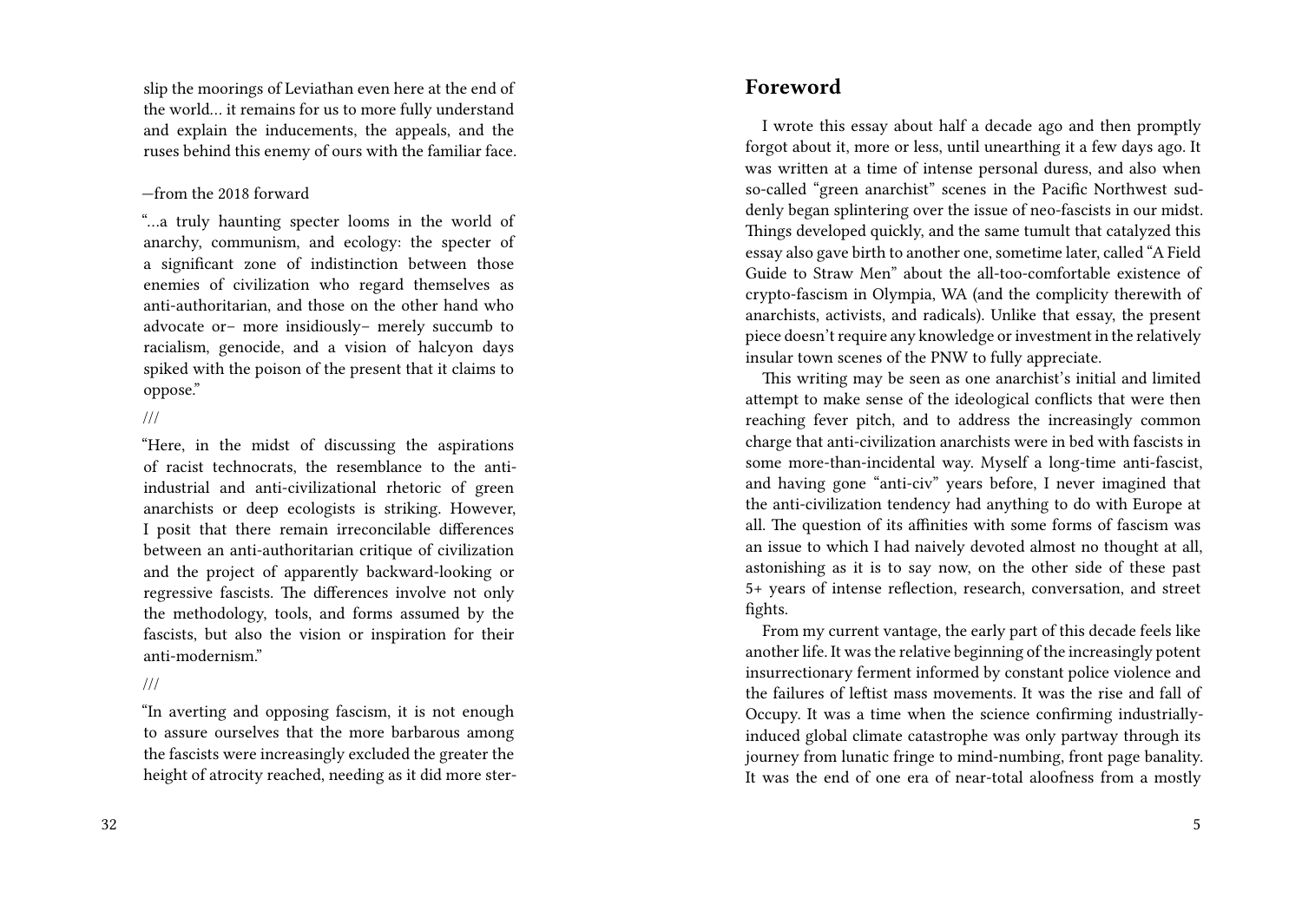hypothetical social upheaval, and the beginning of a new one in which refusal to take sides in the fights erupting everywhere was a luxury many of us couldn't afford, or had no interest in. In sum, these years have been one long "back to the drawing board" kind of moment. And in more ways than one.

In that vein do I make this offering. With its academic style and its inevitable omissions and imperfections notwithstanding, this essay is being released now because I still see it as a worthy preliminary entry in what will prove to be an ongoing discussion about the nature of fascism, anarchism, and modernity. Its subject matter, broadly speaking, is likely to grow in appeal as the alleged "resistance" mobilized by fascistic forces to (post-) modern democratic governance grows more and more insurgent and "green." The framework of the essay draws heavily upon the works of Zygmunt Bauman and Roger Griffin, and includes a look at the ideas of Julius Evola and Ernst Jünger, two major influences on the esoteric and "deep green" variants of fascism, yesterday and today. It also examines the roots of portions of the Green and organic movements of today in German Romanticism's more racist applications of a century ago. Other arguments made or hinted at therein include (but are not limited to):

- that the alleged "anti-modernism" of fascism is, in the main, not genuine. Even the most "green" or "primitivist" iterations of the phenomenon tend to be advocating for an alternative modernity or for a return to a previous or archaic state of civilization, and not for an end to regimes based on domestication, domination, command, and alienation.
- that, nonetheless, disturbing resemblances (even "a zone of indistinction") do indeed exist between certain tendencies in fascism and anarchism.
- that the unbridgeable gulfs between fascist and anarchist visions of life are, at least potentially, more consequential than

Modernism and Fascism: The Sense of a Beginning under Mussolini and Hitler by Roger Griffin "Why Primitivism (without adjectives) Makes Me Nervous" by Lawrence Jarach (collected in "A Dialog on Primitivism") "Why I am not an Anti-Primitivist" by Lawrence Jarach "The Retreat into the Forest" by Ernst Jünger White Lies White Power: The Fight Against White Supremacy and Reactionary Violence by Michael Novick Fascism: Comparison and Definition by Stanley G. Payne A Field Guide to Straw Men by Edelweiss Pirates Of Indiscriminate Attacks and Wild Reactions by Edelweiss Pirates Commune Against Civilization by Edelweiss Pirates The Nazi War On Cancer by Robert N. Proctor "Apoliteic music: Neo-Folk, Martial Industrial and 'metapolitical fascism'" by Anton Shekhovtsov The Tender Carnivore and the Sacred Game by Paul Shepard Nature and Madness by Paul Shepard Traces of an Omnivore by Paul Shepard Coming Home to the Pleistocene by Paul Shepard

So much work remains to be done to connect the ideologies and the history of the twentieth century to what we actually experience on the ground, here and now. Life is not static, is not submission. Our terms and pre-conceptions must not be either. The faces of domination and social control that we face today– whether they look like fascism and its fellow travelers or not– may prove to be as distinct from the authoritarian nationalisms of one hundred years ago as those movements were from the waves of traditionalist reaction which pre-existed them by a century. In between our battles and recoveries, in the midst of our faltering, groping attempts to live lives of dignity, to understand our mistakes and our lack, to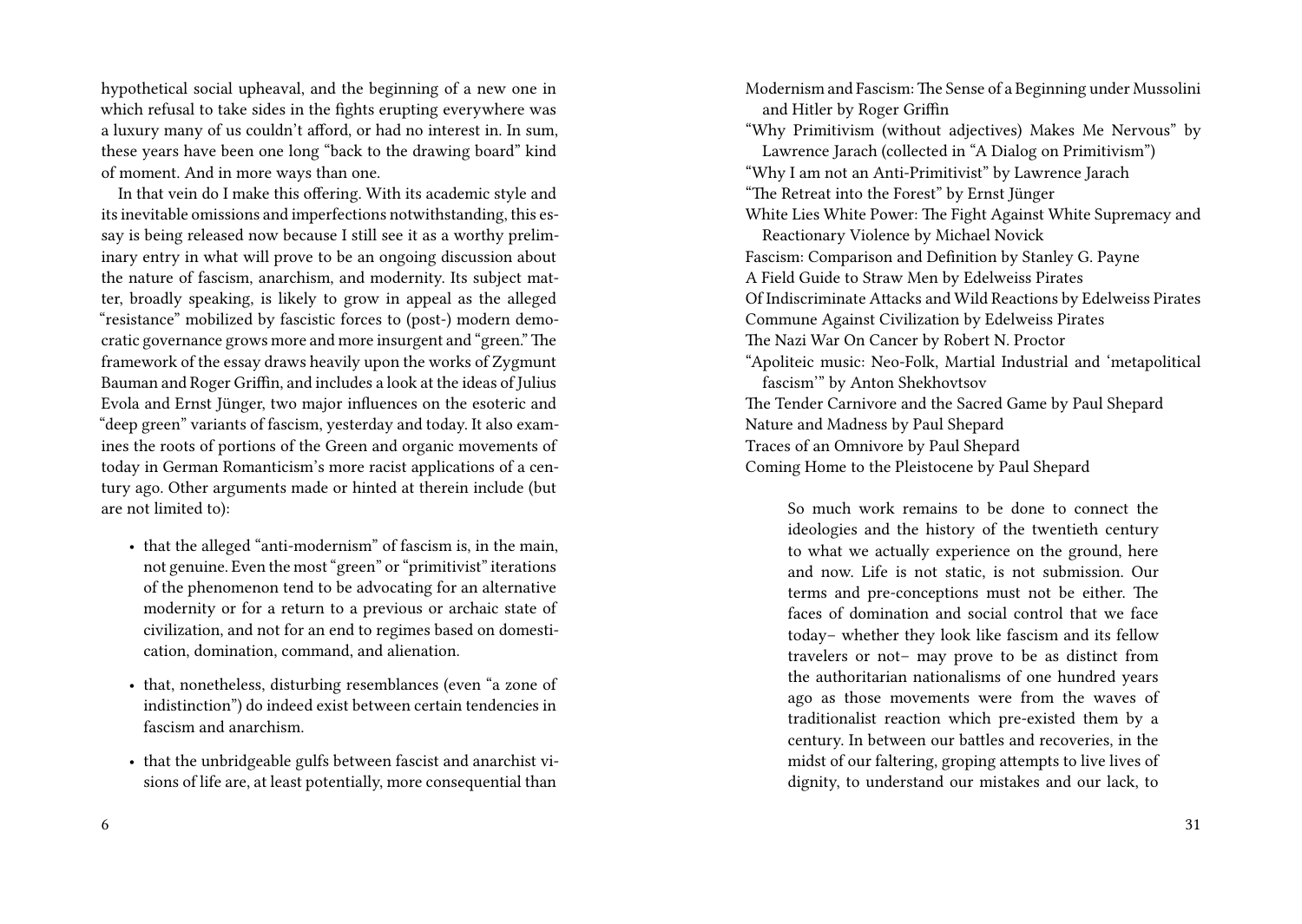- 6. The goal of a completely new kind of racial imperialism on a world scale
- 7. Stress on new forms of advanced technology in the use of mass media and mass mobilization, a cult of new technological efficiency, new military tactics and technology, emphasis on aerial and automotive technology

This list might be refined and made even more detailed, but as a general formulation it covers the main points. For devotees of colonial and minority-population "national liberation" revolution, it should be pointed out that during World War II the promotion of national liberation movements among colonial and minority peoples around the world was almost exclusively the work of the Axis powers. During his twelve years in power Hitler had a more profound impact on the world than any other revolutionary of the twentieth century, and all the more because, as Eugen Weber and others have pointed out, wars constitute the primary revolutionary processes of this century[…].

## **Cited/Recommended Works**

Modernity and the Holocaust by Zygmunt Bauman

- How Deep is Deep Ecology? by George Bradford (pen name of David Watson).
- "Walter Benjamin and Ernst Jünger: Destructive Affinities" by Marcus Bullock
- "The Undying Appeal of White Nationalism" by Candles and Torches (available on resonanceaudiodistro.org)

"Fascism as Anti-Europe" by Julius Evola

- The Nature of Fascism by Roger Griffin
- Fascism edited by Roger Griffin

the resemblances, and every effort should be made by green anarchists to ensure that it is so.

• that the fascist vision of "rebirth" and "renewal," cast in their chosen narratives of nation, race, and people, is a deranged insult to what is possibly a nearly-universal human mythological archetype.

If fascism can be examined as ideology, as movement, and as regime, it can be said that a weakness of this essay is its lack of examination into the second among these terms. Consequently, its pronouncements on the results of fascism perhaps over-emphasize the obviously horrifying culmination of its most infamous and powerful instances as State powers and their projects (in other words, focusing on the "low-hanging fruit" in its argument that fascism is a modernizing phenomenon). As for fascist ideology, the discussion here is good enough to lay some groundwork in our social terrain, in which the "F" word has been so abused and drained of meaning (and by many a Marxist and revolutionary leftist, to boot), but the essay admittedly fails to illuminate the "tangled roots" of the title quite enough. To deploy another naturalist metaphor, this is just the tip of the iceberg.

So much work remains to be done to connect the ideologies and the history of the twentieth century to what we actually experience on the ground, here and now. Life is not static, is not submission. Our terms and pre-conceptions must not be either. The faces of domination and social control that we face today– whether they look like fascism and its fellow travelers or not– may prove to be as distinct from the authoritarian nationalisms of one hundred years ago as those movements were from the waves of traditionalist reaction which pre-existed them by a century. In between our battles and recoveries, in the midst of our faltering, groping attempts to live lives of dignity, to understand our mistakes and our lack, to slip the moorings of Leviathan even here at the end of the world…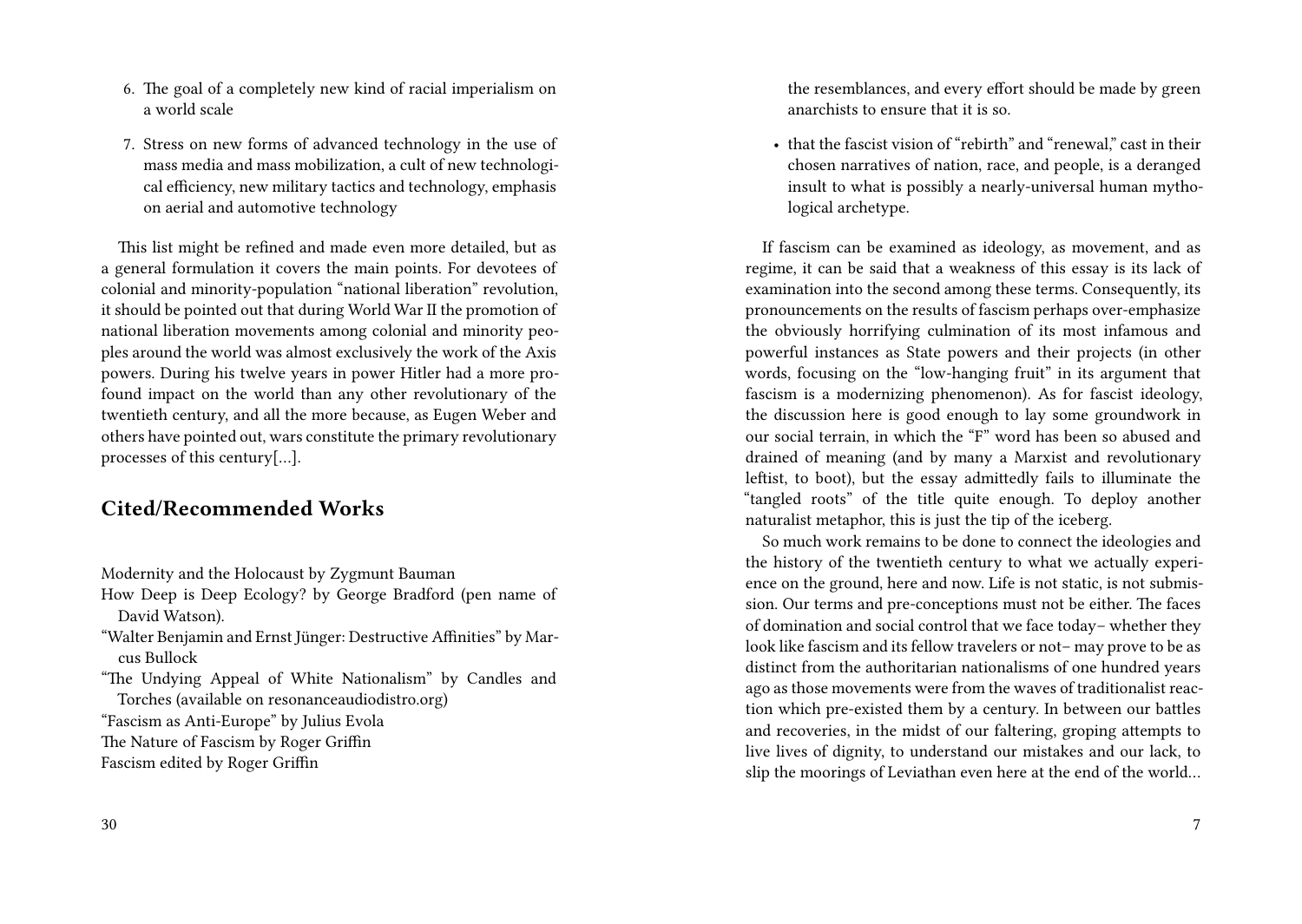it remains for us to more fully understand and explain the inducements, the appeals, and the ruses behind this enemy of ours with the familiar face.

This fight goes three ways, at the least. Here: a robust, if oblique, opening salvo. Happy hunting, an (under)dog in the fight ///Edelweiss Pirates

### **Intro**

In the popular mind as in the academy, in radical political circles as in various subcultural scenes, the phenomenon of fascism is usually identified with an irruption of anti-modern sentiment: an irrational resistance or bucking against the inevitable march of Progress. It is most often conceived of as the intrusion of a resurgent barbarism, a chaotic flight from the civilizing trajectory of History, perhaps even as a kind of return of the repressed.

This view finds apparent reinforcement in a battery of evidence. The first fascists welded together their project in reaction to the crisis experienced in the liberal European democracies of the late  $19<sup>th</sup>$  and early  $20<sup>th</sup>$  centuries, galvanized by the apocalyptic shock and trauma of the first total, industrial war in history: the First World War. Fascists, as so many other political entities, channeled the widespread sense of horror and discontentment at the conditions of modernity as fuel for their efforts. Later, with the defeat and collapse of the classical fascist regimes and the inauguration of the post-World War II status quo, various fascist and neo-fascist philosophers levelled critiques against the modern democratic values of their contemporaries. Certain of these critiques of liberal, multiculturalist developments in society have distinct anti-modern

8

in advance of his times in his concern about ecology, environmental reform, and pollution.

Truly large scale genocide or mass murder is a prototypical development of the twentieth century, from Turkey to Russia to Germany to Cambodia to Africa.The unique Nazi tactic was to modernize the process, to accomplish the mass murder more efficiently and surgically than other great liquidators in Turkey, Russia, or Cambodia have done. Nor was Hitler's genocidal program any more or less "rational," since the goal of mass murder is always political, ideological, or kind of modern revolutionism. This again is one of the most controverted interpretations of Hitlerism, for since many commentators hold National Socialism to have been anti-modern (normally merely meaning anti-liberal), they argue that it must necessarily have been "reactionary," not revolutionary. Such an approach is held all the more tenaciously by leftist commentators because of their a priori assumption that the concept revolution must refer ipso facto to good revolution, revolution that is positive or creative. But of course revolutions are frequently destructive.

This problem has been approached most directly by Karl Bracher, who has identified the following revolutionary qualities of National Socialism:

- 1. A supreme new leadership cult of the Fuhrer as the "artist genius"
- 2. The effort to develop a new Social Darwinist structure of government and society
- 3. The replacement of traditional nationalism by racial revolution
- 4. Development of the first new system of state-regulated national socialism in economics
- 5. Implementation of the organic status revolution for a new national Volksgemeinschaft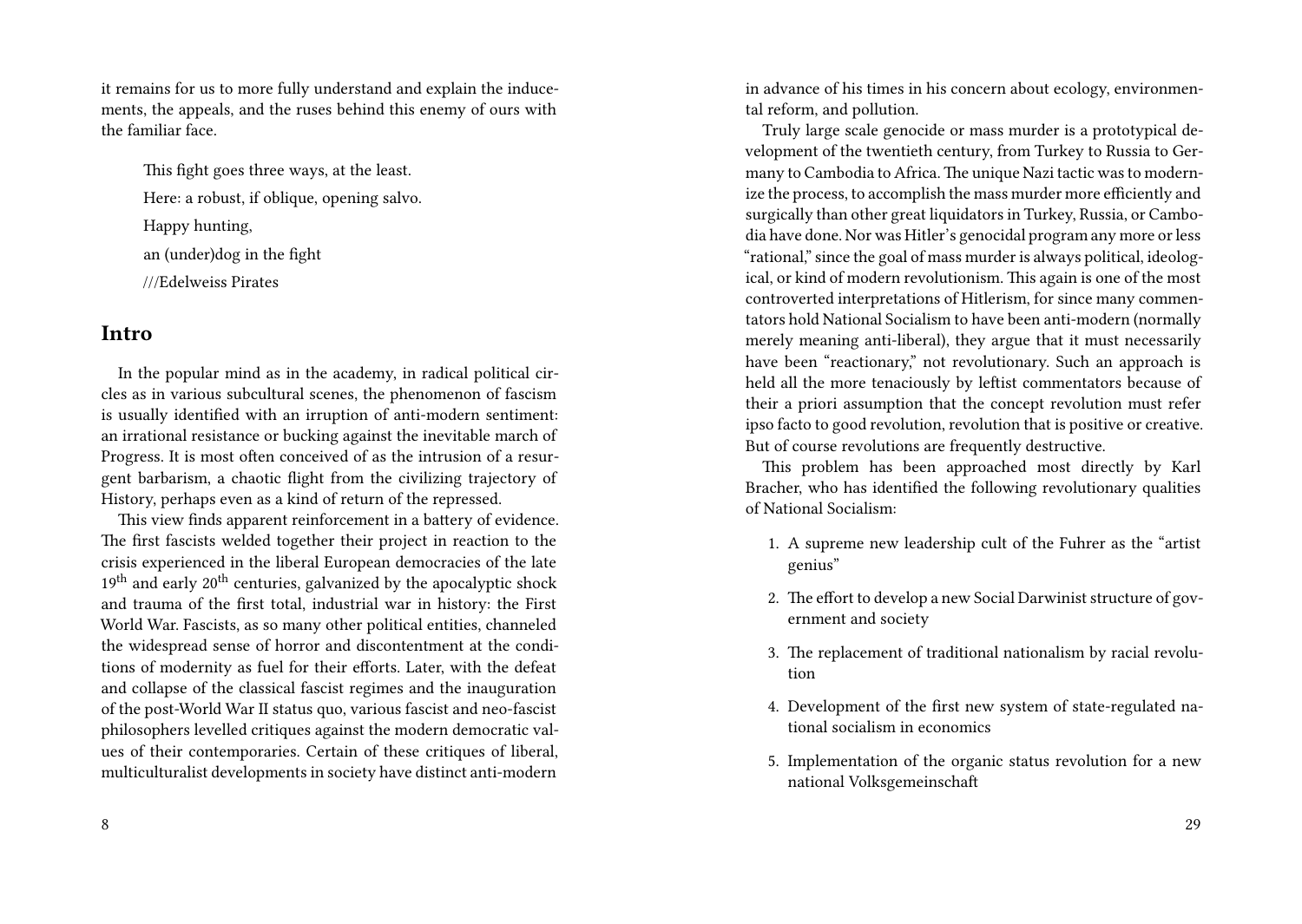twentieth century and at no previous time in human history. The animalistic, naturalistic, human anthropology of the Nazis was strictly a modern concept without any pre-modern parallels.

All of Hitler's political ideas had their origin in the Enlightenment —the concept of the nation as a higher historical force, the notions of superior political sovereignty derived from the general will of the people and of the inherent racial differences in human culture. These were distinct derivations from Enlightenment anthropology which rejected pre-modern theology and the common roots and transcendent interests of mankind. The cult of the will is the basis of modern culture, and Hitler merely carried it to an extreme. The very concept of National Socialism as the "will to create a new man" was possible only in the twentieth-century context as a typically modern, anti-traditional idea. The same may be said of the Nazi search for extreme autonomy, a radical freedom for the German people. Hitler carried the modern goal of breaking the limits and setting new records to an unprecedented point. For no other movement did the modern doctrine of man the measure of all things rule to such an extent.

This also holds with regard to social and economic programs. No ruler in modern times has gone to such lengths as Hitler to acquire, among other things, the natural resources necessary for a modern economy. Nazi Gleichschaltungand the effort at status revolution tended to unite German society and overcome class distinctions for the first time in German history. Though Nazi anti-urbanism is said to have been inherently reactionary, radical anti-urbanism has become a major trend of the late twentieth century. The most radical new communist regimes of the 1970s flaunt their ruralism and anti-urbanism. In fact, though the German war economy promoted de facto urbanization and greater industrialization, rather than the reverse, an ultimate Nazi economic goal was to balance farm and industry. When sought by liberals, this is frequently deemed the height of enlightenment and sophistication. Finally, Hitler was well

28

elements in their content, though perhaps more accurately only in the flavor of those contents.

Other phenomena related to the putative anti-modernism of fascism include: the ostensible influence of pagan and mystical elements on fascist ideology and movements; the survivalist turn of many contemporary rural fascist militia and gang formations in the US; the congeniality of broad swaths of the deep ecology movement (as well as some elements of anarcho-primitivism) toward authoritarian and covertly racist "solutions" to ecological problems or toward excessively essentialist or biologically determinate conceptions of human potential (for example, in matters of gender and sexuality); the origins of "ecology" in the culture of racialist science, and the existence in the rise of the Third Reich of a crusading health reformism informed by anti-industrial ideas. All these and more can be seen as what sociologist Zygmunt Bauman has argued is actually the crass manipulation by fascists of a widespread anxiety about the onset of modernity, an appropriation of what he terms the "anti-modernist rebellion" in order to mobilize an in fact very modern amalgamation of anti-semitic views and authoritarian movements.

In short, a truly haunting specter looms in the world of anarchy, communism, and ecology: the specter of a significant zone of indistinction between those enemies of civilization who regard themselves as anti-authoritarian, and those on the other hand who advocate or– more insidiously– merely succumb to racialism, genocide, and a vision of halcyon days spiked with the poison of the present that it claims to oppose…

# **The Convoluted (and Spurious?) Nature of Fascism's "Anti-Modernism"**

And so the Jews were caught in the most ferocious of historical conflicts: that between the pre-modern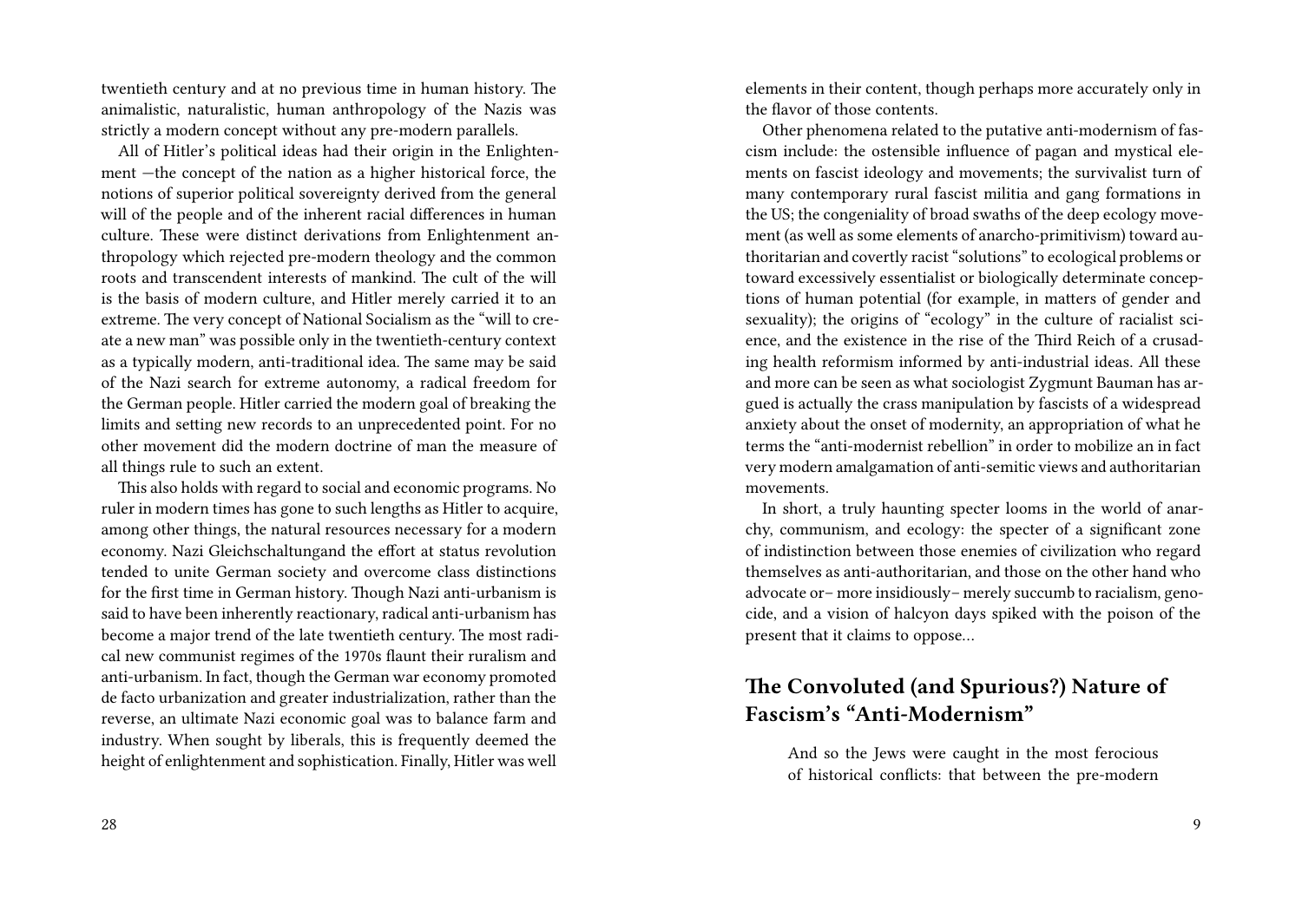world and advancing modernity. The conflict found its first expression in the overt resistance of the classes and strata of the ancient regime about to be uprooted, disinherited and ploughed out of their secure social locations by the new social order, which they could not but perceive as a chaos. With the initial anti-modernist rebellion defeated and the triumph of modernity no longer in doubt, the conflict would move underground, and in its new latent state would signal its presence in the acute fear of the void, the never-satiated lust for certainty, paranoiac mythologies of conspiracy and the frantic search for ever-elusive identity. Eventually, modernity would supply its enemy with sophisticated weapons only his defeat made possible. The irony of history would allow the anti-modernist phobias to be unloaded through channels and forms only modernity could develop. Europe's inner demons were to be exorcised with the sophisticated products of technology, scientific management and the concentrated power of the state– all modernity's supreme achievements. -Zygmunt Bauman

The debate in contemporary anarchism about whether or not anti-modernism and fascism are of a kind– the question of whether or not an anti-modern outlook in and of itself provides ample breeding grounds for nascent or extent fascist tendencies, or if one is necessarily endemic to the other– is a debate that can be heard as an echo of the long-running argument on the nature of fascism in the realm of academic studies. Roger Griffin, in his book *Modernism and Fascism: The Sense of a Beginning under Mussolini and Hitler*, argues that modernity isn't defined merely by the material aspects associated with the departure from feudalism toward a capitalist system– toward industrialism, the nation-state, rationalization, secularism, and so on– but also

rents that undeniably surround them need to do all that they can to avoid substantiating the charge of their affinities with fascism. This will prove a delicate task.

# **Appendix: an excerpt from Fascism: Comparison and Definition by Stanley G. Payne from chapter 4: The Mussolini and Hitler Regimes:**

[...] The Hitler regime was so bewildering in its methods and goals that interpretation has frequently given up altogether and fallen back on sheer negatives for understanding—the "revolution of nihilism" or the overriding motivation of "anti-modernism." Hitler and his crew, however repellent, were not nihilists but held tenaciously to firm and evil values. Nihilism is more nearly what came after Hitler, unless sheer hedonism is considered a value rather than the absence of values.

Since Hitlerism is atypical, it has commonly been considered anti-modern in terms of a reductionist definition of modernity based on urbanism, technology, and something that is referred to as "rationality." Yet however extreme, Hitlerism was a symptomatic product of the modern world, and national socialism in various forms the most popular new set of political designs of the twentieth century. As indicated in chapter 2, Hitler's ideas were partly rooted in the modern scientism of German biological and zoological ideas of the late nineteenth century. The Nazi leaders' keen interest in the occult was not directed toward traditional folk superstition so much as toward new modern and racial myths of the supernatural. Hitler in fact rejected nearly all the formal ideas of European culture of the Medieval epoch, above all historical Christianity, and was a stern derider of premodern "superstition." As a matter of fact, Nazi racism was conceivable only in the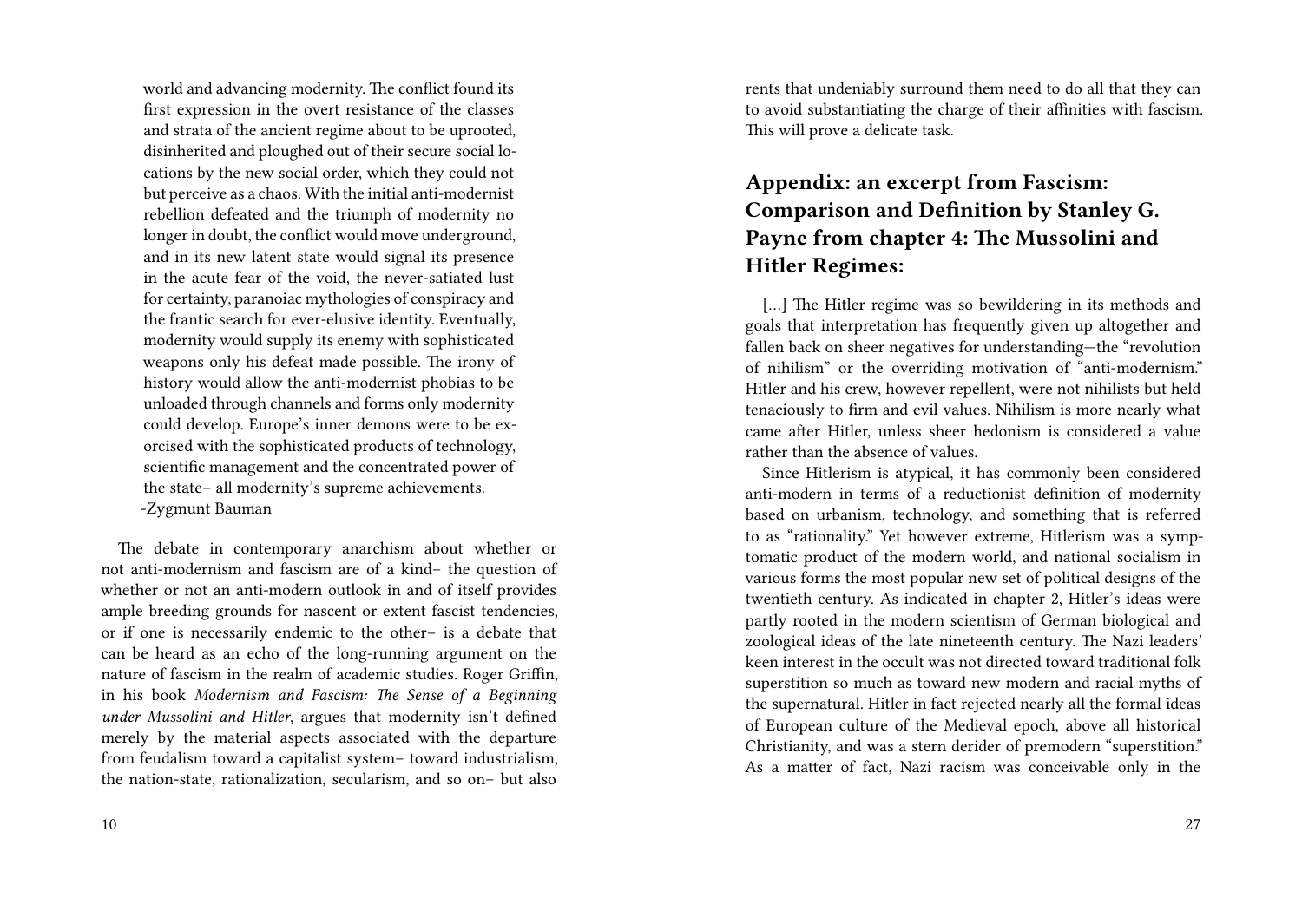In this view, the most significant change in human culture is not marked by the transition from pre- to post-industrial society (as dramatic and disastrous as it has proven to be), but in the change from pre-agricultural society to any kind of society based on domestication. In a sense, this is a truer watershed moment demarcating the line between pre-modern culture and modernity. In other words, domesticator societies– whether agricultural, pastoralist, technocratic or other– have more in common with each other than any one of them has in common with the huntergatherer lifeway that preceded and, in fewer and fewer places, survived them. Though it is beyond the scope of the present essay, the interpretation of the various iterations of the rebirth myth (a common theme the world over) could, and I would argue should, diverge widely from a fascist line when emanating from this basis.

The relationship of fascism to modernity, still widely perceived as a flight from or assault on the modern world, should instead seem a disturbingly 'natural' manifestation of modern Western society. The impetus for a perfectly designed homeland ensured by complete social control explains why some of the most 'barbaric' acts in history were levelled by "activists who felt they were at the cutting edge of history, pioneers of a new age driven on not by nihilism or cruelty, but by visionary idealism, a brand-new creed of redemption, purification, and renewal." Perhaps it is the fate of all of those who find themselves in a relationship of antagonism with modern life to feel themselves a dispossessed people suffering temporary setbacks on their way to a place where they could truly belong. Dwelling as we do in the mangled remains and social quagmire of a dying planet in the (late) modern age, the appeal of this return and this home is widespread and may be interpreted in myriad ways. Because fascists think that this place is a secret home called "Europa" does not disqualify the general phenomenon of this kind of belief from being an innate human capacity for the affective power of a motivating myth. Anarchists who see themselves as engaged in combat against the reactionary, racist, and fascist cur-

by a widely shared sense of standing on the very threshold of history itself, a sense informed by "premodern or 'primordial' ideological and sociological forces" which, in the rapidly changing conditions of the western, Europeanized world from the end of the Middle Ages through the early twentieth century, ended up "precipitating extremely heterogeneous modernist longings for Aufbruch [new beginning]… unleashed by a perceived crisis not just in contemporary society, but in the experience of history and time itself." Griffin points out that this crisis and the resultant longing for

new beginnings was widely reflected in the arts, in the intellectual world, in activism and community initiatives, in revolutionary politics of left as well as right. Significantly, new definitions or refurbishments of the concepts of "rootedness, community, and health" abounded on all sides. Griffin draws upon studies of the arts and literature to demonstrate not only the character but also the ubiquity of these concerns, and insists that their embrace extends to fascism as well. Acknowledging that the eponymous concepts of his book (modernism and fascism) are widely regarded as antithetical, and hence their conjunction as oxymoronic, he contends nevertheless that there is a profound kinship between them. He calls the regimes led by Benito Mussolini and Adolf Hitler outstanding examples of the modernist state, and writes:

a key element in the genesis, psychology, ideology, policies, and praxis of fascism was played by the 'sense of a beginning', the mood of standing on the threshold of a new world. It is a mood of heady expectancy which is the dialectical twin of the obsession with the closing of an era…"

Furthermore, Griffin posits a distinction between fascism and movements of the far-right generally, and even other variants of ultra-nationalism, and theorizes that the distinguishing factor is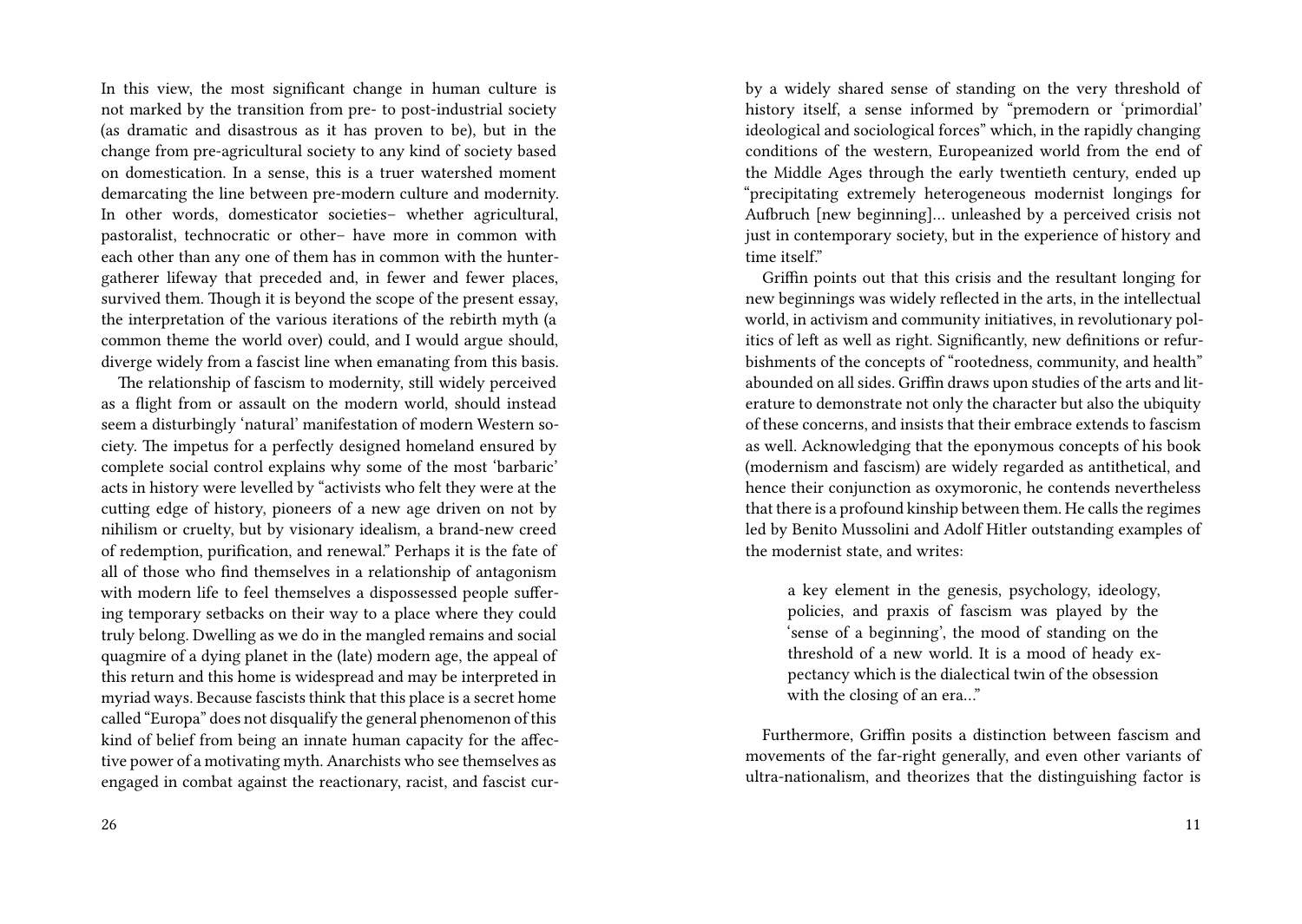bound up with this aforementioned mood of heady expectancy and the way it combines with the other terms in its definition. Rather than ideological uniformity in the particulars of a platform or practice, fascism's coherence, such as it exists, lies within a shared "mythic core": Uniting fascists is the myth of the rebirth of the nation as a racially pure community after a period of perceived liberal degeneracy. This conception lies at the center of the various expressions of fascist ideology whose specific outgrowths or elaborations can and often do contradict each other, or go far beyond this foundation. This myth of rebirth is termed palingenesis by Griffin.

Elsewhere, Griffin defines fascism as "a revolutionary species of political modernism originating in the early twentieth century whose mission is to combat the allegedly degenerative forces of contemporary history (decadence) by bringing about an alternative modernity and temporality (a 'new order' and a 'new era') based on the rebirth, or palingenesis, of the nation." We can add to this definition an identification on the part of its adherents with the People, a likeness of destiny shared by all those who belong to its nation.

The specifically fascist conception of shared destiny and national belonging qualify it as a form of ultra-nationalism: also known as organic or integral nationalism, ultra-nationalism may be distinguished from a sheerly "reactionary" or backward-looking dynastic, monarchical, or even dictatorial principle, pure and simple (although most fascist-style movements indeed end up following demagogic, charismatic leaders, often as a matter of principle). Ultra-nationalism can simultaneously be distinguished from the civic or liberal nationalism put forth by many conservatives and other nationalists of the right by its use of an "organic" or "natural" metaphor to describe those who belong to its nation as well as the relation of the different sectors of society to one another. In other words, the members of the fascist nation and the institutions of its society are seen as something akin to trees in a forest, or cells alleged in our era to have a cryptic but inherent affinity with fascism.

Beyond the core mythic values pertaining to the rebirth of the Nation and the People, the philosophies of the fascists came to largely revolve around concepts of domestication, husbandry, design, and surgical intervention; those of the primitivists revolve around wildness, biodiversity, voluntary association, and selfdetermination. For Bauman, one of the main tributaries feeding the problem of fascism and its atrocities springs from the fact that, for the fascists, society was a garden (to take just one of the three metaphors mentioned above). None other than Darré himself explicated:

He who leaves the plants in a garden to themselves will soon find to his surprise that the garden is overgrown by weeds and that even the basic character of the plants has changed. If therefore the garden is to remain the breeding ground for the plants, if, in other words, it is to lift itself above the harsh rule of natural forces, then the forming will of a gardener is necessary, a gardener who, by providing suitable conditions for growing, or by keeping harmful influences away, or by both together, carefully tends what needs tending, and ruthlessly eliminates the weeds which would deprive the better plants of nutrition, air, light, and sun…

Thus we are facing the realization that questions of breeding are not trivial for political thought, but that they have to be at the centre of all considerations, and that their answers must follow from the spiritual, from the ideological attitude of a people. We must even assert that a people can only reach spiritual and moral equilibrium if a well-conceived breeding plan stands at the very centre of its culture…

The vision of the garden and the barnyard proffered by a husband like Darré is thoroughly demolished by the work of primitivist eco-philosopher Paul Shepard, for one, and many others who locate the genesis of systematic oppression and ecological destruction in the inauguration of sedentary, agricultural society.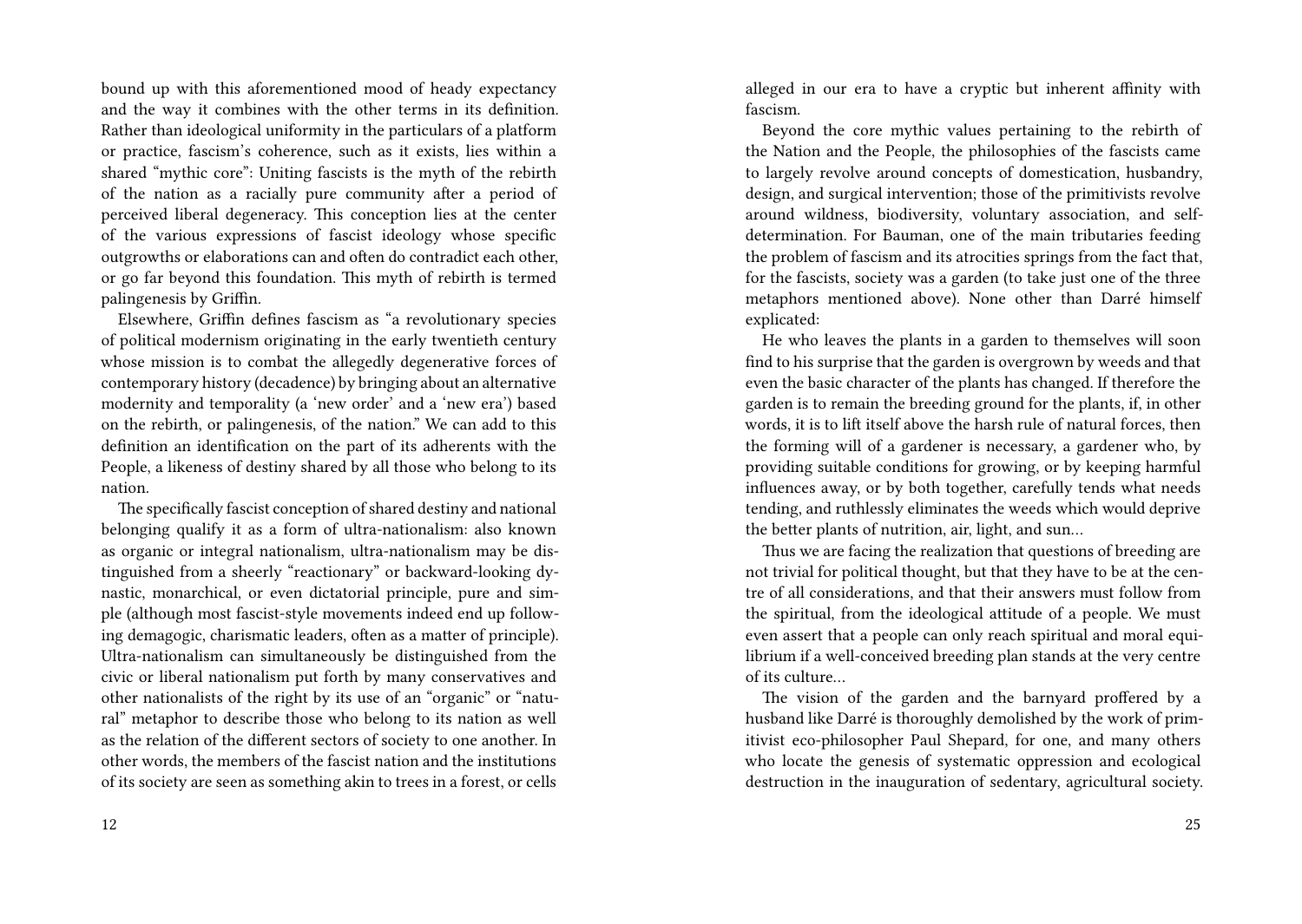Party bigwigs who behaved as though they were clad in horns and pelts."

# **Cracks in the Mirror that Flatters Not: Fascism and Anarchy**

The 'overcoming of animal pity' could not be sought and attained through the release of other, base animal instincts; the latter would be in all probability dysfunctional regarding the organizational capacity to act; a multitude of vengeful and murderous individuals would not match the effectiveness of a small, yet disciplined and strictly co-ordinated bureaucracy. -Zygmunt Bauman

In averting and opposing fascism, it is not enough to assure ourselves that the more barbarous among the fascists were increasingly excluded the greater the height of atrocity reached, needing as it did more sterile, impersonal methods for the feasibility of its implementation. The issue of guiding visions of the fascists is crucial in examining the original impetus for their enterprises.

Why did the Holocaust leave behind, supercede, and vastly dwarf all of its nearest pre-modern equivalents, exposing them as primitive and wasteful? Whence springs the proclivity for such total social control and rationally-planned extermination? Its seeds are sown much prior to the appearance of the poisonous, technocratic blossom of bureaucratic society we have been examining thus far, and may even be found in a garden bed. The central metaphors for society that the fascists used in their aspirations were the garden, architecture, and medicine. The metaphysics implied by all of these metaphors ultimately contrast deeply with many anarchistic visions of life, particularly those associated with anti-civilization and primitivist anarchism, the tendencies most

in a biological tissue. This concept obviously lends itself well to expression as racism, and underlies why neo-fascism in many times and places has wedded itself firmly to white supremacy.

In contrast to the more rationalist, legalistic, and (nominally) non-xenophobic concepts of civic or liberal nationalism, ultranationalism largely does not concern itself with individuals as discrete-but-assimilable entities, citizens enjoying equality before a dispassionate, tolerant regime of law, joined together by their shared commitment to the avowed or alleged mainstream of Enlightenment values and their entitlement to common political rights. For fascists, the dominance secured by means of an elevated militarist ethos for those of a common ethnic ancestry (or increasingly, wherever biological racism is discredited, for those of a common cultural orientation, identification, and adherence to the national mythology) is more important than any single individual. Fascism, at least in its phase as insurgent movement, earnestly seeks to involve the whole body of its chosen People (whether subordinated to a "head" represented by a supreme leader or in a more egalitarian formation) in remaking society from top to bottom in a revolutionary or semi-revolutionary thrust. In light of the foregoing, we may conclude with Griffin that the most concise summary of fascism is a palingenetic ("rebirth") form of populist ultra-nationalism.

The central myth of fascism carries with it a profound appeal to which Griffin attributes "strong affective energies through the evocative force of the image or vision of reality it contains for those susceptible to it." It is due to this profound power that fascist calls for rebirth go much further and are bound to furtherreaching changes sought in society than those of even its most closely-related ideological actors (such as authoritarian conservatives, the radical right, or even other kinds of ultra-nationalists), however concerned with the course of the nation they may be. Furthermore, Griffin holds that fascism applies this mythic power to seek cultural, social, and political transformations that indeed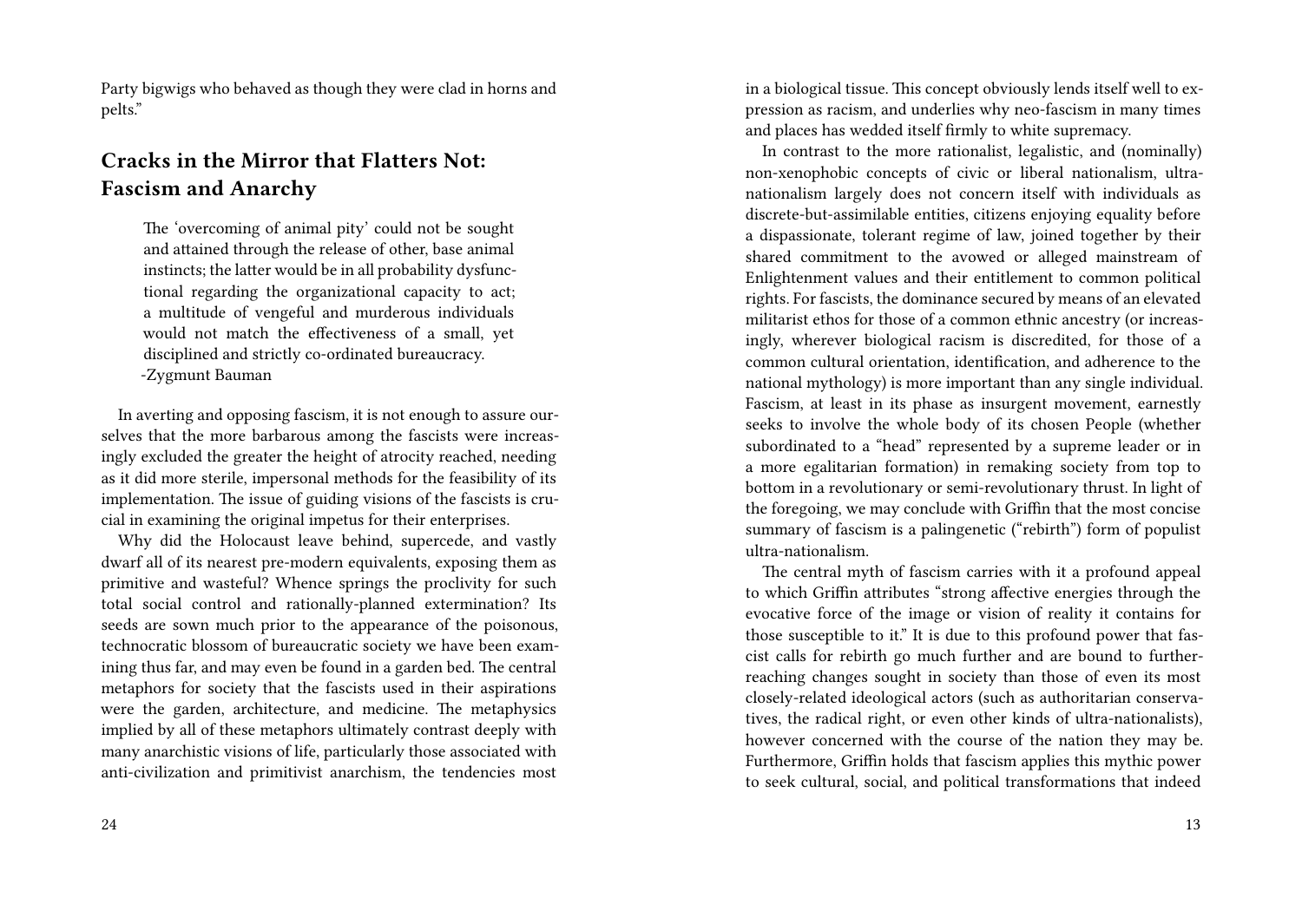can only be guaranteed by a movement committed significantly to modernization, driven by a mindset steeped in modernism, as we shall see.

The cause for confusion about the nature of fascism can be illuminated by a look at the anti-modern sentiments, whether seeming or actual, that have infused or have been yoked to its agenda by a couple of its leading lights: the Traditionalist fascist philosopher Julius Evolaand the "conservative revolutionary" man of letters Ernst Jünger. The precise contours of these thinkers' calls for rebirth exert a seductive pull even today on young, disaffected fascists, but also, and disturbingly, on a large swath of countercultural types, specifically those associated with various subgenres of extreme music such as black metal, neo-folk, and industrial music, and also with the advocates of various forms of extreme ecological activism and sabotage.

Evola was an Italian fascist associated with the avant-garde in his younger days who spearheaded a school of philosophy called Traditionalism. He charged the western world with two thousand years of decadent straying from a grand, "primordial" tradition. This supposedly primordial tradition referred, in Evola's reading of history, to a series of "organic, hierarchically structured, and metaphysically-based States, which, under the leadership of an elite caste of warrior-priests, formed the core of vast empires through which superior races and their superior values prevailed." His thwarted dream was for the fascists to rectify their straying from this Tradition and set the stage for a Europe united along the lines of the last of such States: the Roman Empire.

Evola broke with what he considered the un-aristocratic, "demagogic" forces within fascist movements, studying Eastern mystical traditions at length and eventually employing his findings in a host of reproachful but ultimately constructive criticisms of the Fascist and Nazi regimes. He wrote extensively and with vast erudition, including a book entitled Revolt Against the Modern World which was published in German in 1935 and presented to the SS , and a

### **And further on:**

The most shattering of lessons deriving from the analysis of the 'twisted road to Auschwitz is that– in the last resort– the choice of physical extermination as the right means to the task of Entfernungwas a product of routine bureaucratic procedures: means-ends calculus, budget balancing, universal rule application. To make the point sharper still– the choice was an effect of the earnest effort to find rational solutions to successive 'problems', as they arose in the changing circumstances. It was also affected by the widely described bureaucratic tendency to goal-displacement– an affliction as normal in all bureaucracies as their routines. The very presence of functionaries charged with their specific tasks led to further initiatives and a continuous expansion of original purposes. Once again, expertise demonstrated its self-propelling capacity, its proclivity to expand and enrich the target which supplied its raison d'etre.

Not only did the Holocaust never come into conflict with the principles of rationality, but it needed them in order to authorize, routinize, and dehumanize the tasks of which it was composed. Each new step in its process was generated by bureaucracy true to its form and to its purpose, without which it was inconceivable. "The Holocaust was not an irrational outflow of the not-yet-fully eradicated residues of pre-modern barbarity. It was a legitimate resident in the house of modernity; indeed, one who would not be at home in any other house."

Here we find a correspondence with the definitions of Griffin, as Bauman reminds us that Himmler himself sought to mitigate the seduction which barbarism held out to his subordinates, and could not afford to let the passions supplant the cool calculus, moral standards, and sanity of the rationally-administered inhumanity which was his charge. Hannah Arendt has written that "by its objectivity, the SS dissociated itself from such 'emotional' types as Streicher, that 'unrealistic fool' and also from certain "Teutonic-Germanic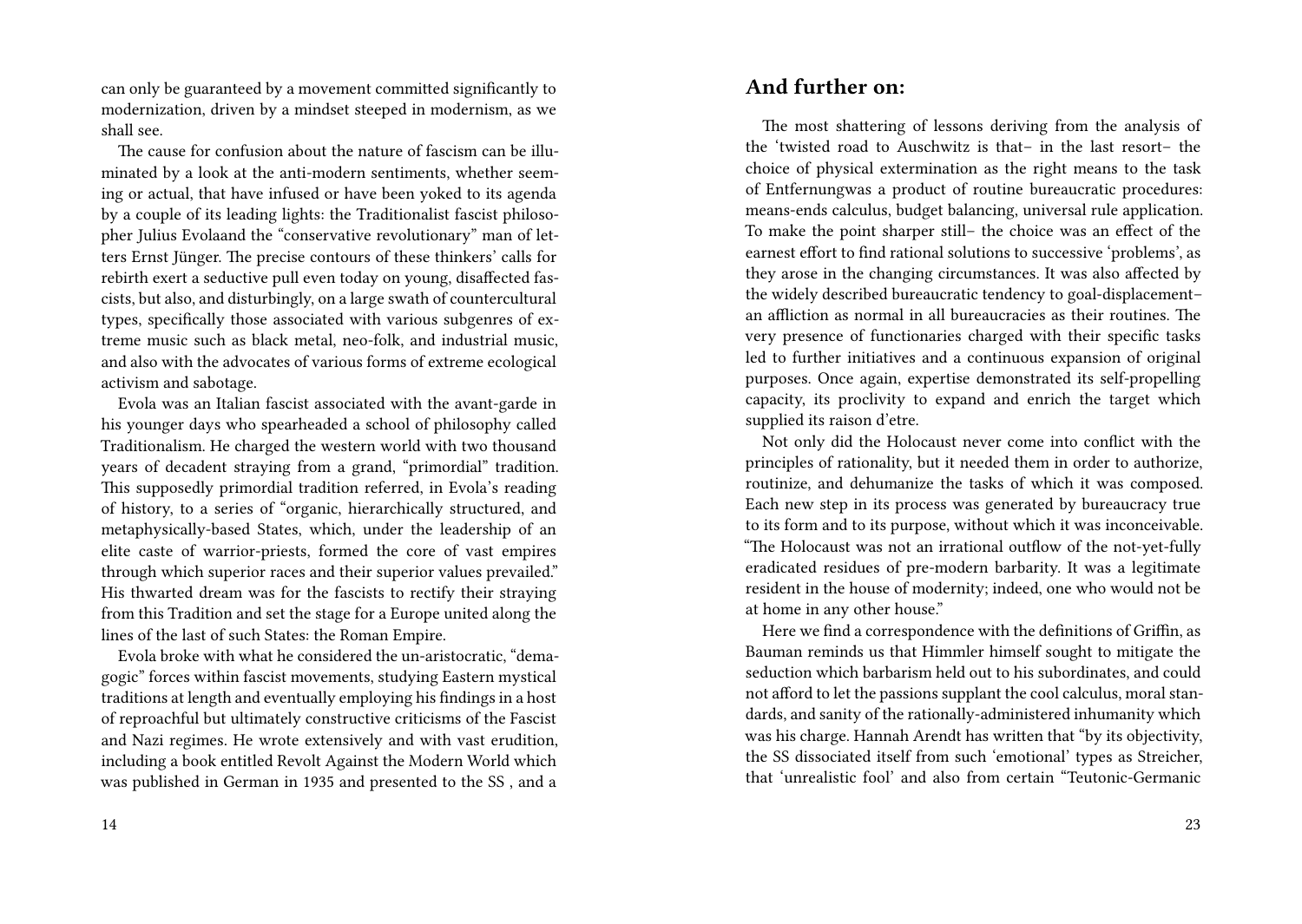Bauman argues instead that the emancipation of the modern political nation state and its monopoly on the use of legitimate violence contributed to the dismantling of all non-political power resources and institutions of social self-management. The outcome was the interplay of several commonplace factors in modern society whose precise combination led to the Holocaust. A power-mad and racist elite was indeed a decisive factor, but it was only one such factor. Even armed with the virulence of its fantasies and passions, there is no way, in isolation from any other of the pernicious enabling elements, that this one could be counted on to carry out genocide.

That task would have to avail itself of one of the unique fruits of modern civilization: bureaucratic organization spawned by the ever-deepening division of labor, endemic to industrial culture. Bauman writes, "Modern civilization was not the Holocaust's sufficient condition; it was, however, most certainly its necessary condition. Without it, the Holocaust would be unthinkable. It was the rational world of modern civilization that made the Holocaust thinkable. 'The Nazi mass murder of the European Jewry was not only the technological achievement of an industrial society, but also the organizational achievement of a bureaucratic society.'"

Bauman takes pains to elaborate the "ethically blind" nature of bureaucracy in its pursuit of efficiency. It is worth quoting Bauman at length to show that mass murder on a scale unprecedented even in the long history of European anti-Semitism,

depended on the availability of well-developed and firmly entrenched skills and habits of meticulous and precise division of labor, of maintaining a smooth flow of command and information, or of impersonal, well-synchronized co-ordination of autonomous yet complementary actions: on those skills and habits, in short, which best grow and thrive in the atmosphere of the office. The light shed by the Holocaust on our knowledge of bureaucratic rationality is at its most dazzling once we realize the extent to which the very idea of the Endlosung was an outcome of the bureaucratic culture.

document called Synthesis of Racial Doctrine which he penned for Mussolini's regime in 1941.

Ernst Jünger was a highly decorated German officer in the First World War who came to be highly regarded in mainstream German literary circles as well as highly influential to both fascists and neo-fascists. In so many written works he "proclaimed the virtues of heroic conflict as a way of participating in the mythic essence of the cosmos." In "The Retreat into the Forest", Jünger critiques increasing automation in modern society and its corollaries of anxiety, fear and lack of freedom. He denounces the repressive measures that the "tremendous wrecking enterprise" of civilization, which he calls "Leviathan" (in a sort of detournement of Hobbes' term, later deployed as well by anarcho-primitivist Fredy Perlman), brings to bear against any intransigent rebels who would seek to re-conquer freedom. He lambasts a mass society which uses coercion to reduce the aspirations of all to a lowest common denominator of mediocrity, predicated upon an absence of tradition or excellence. He argues for the re-arising of myth in the course of struggle against this state of affairs (in places providing a sort of cursory philosophical underpinning for the survivalism commonly associated with fascism), problematizes the increasingly coercive and interrogatory nature of the modern state's inquiry into the activities of people and, with references to David and Goliath among others, he invokes the underdog in the service of an almost populist sentiment which describes the modern age encroaching upon common or average people.

Jünger mentions restoration of "the riches of the soil," and going "beyond all civilization," and even uses the metaphor of an everdeepening and widening desert harbored within as well as around the modern subject. Jünger problematizes the values of modern society as decadent, refers the reader to a prior era of noble values, and uses the Titanic and the Leviathan as metaphors for civilization. He advocates simultaneously "staying on shipboard" (that is, acting for these all-but-vanished noble values while remaining in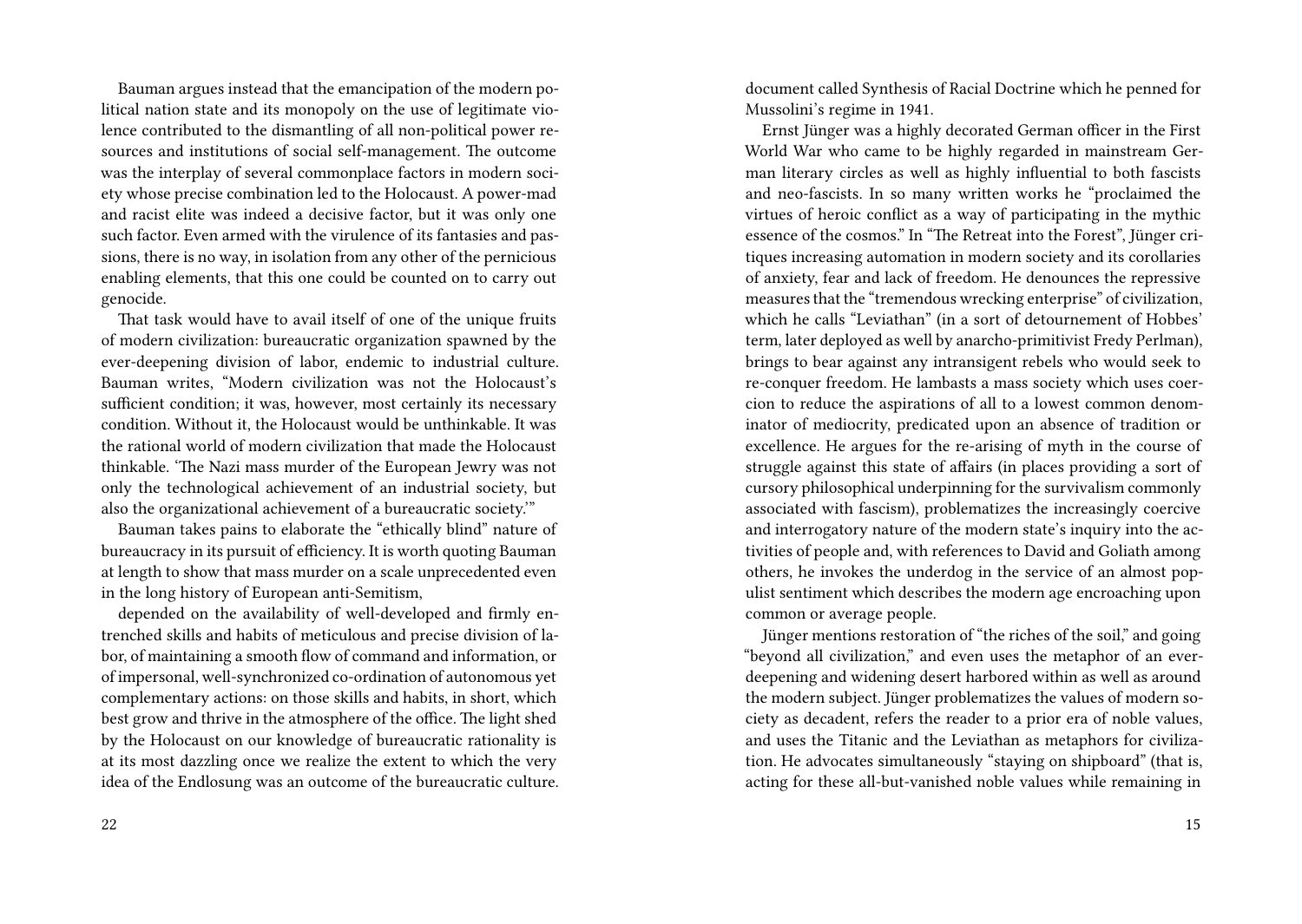the heart of civilization) as well as the eponymous retreat into the forest to re-orient oneself to Being.

While the decadence of the contemporary world and the desire to heal its corruption arguably play a role in any radical political ideology, ideas such as those of Evola and Jünger, which provided some measure of inspiration for the participants in the regimes under Mussolini and Hitler, "were myths that generated policies and actions designed to bring about collective redemption, a new national community, a new society, a new man. Their goal was rebirth, a 'palingenesis' brought about not through suprahuman agency, but engineered through the power of the modern state." The rebirth held out for by these philosophers not only conforms to the key definitional component of fascism, but represents "the element that in the extreme conditions of inter-war Europe could endow some variants of nationalism and racism with extraordinary affective and destructive power."

Despite the appearance of fascist overtures like those of Evola and Jünger of hearkening back to a prior era of health and vitality in the nation's past, fascism is in a very important sense profoundly anti-conservative, even if reactionary in some sense of the word. The poor understanding of this fact contributes, Griffin laments, to "the blatant paradoxes persistently generated by so much scholarship on the topic, such as Henry Turner's insistence on fascism's 'anti-modern utopianism' and Jeffrey Herf's investigation of the 'reactionary modernism' which allegedly resulted when hardcore Nazi conservatives wholeheartedly embraced the modern technocracy." In order to explain the apparent paradoxes further, Griffin writes:

… it is precisely because fascism was an intrinsically modernist phenomenon that it could host some forms of aesthetic modernism as consistent with the revolutionary cause it was pursuing, and condemn others as decadent, as well as imparting a modernist icant and all but overlooked critique of fascism, specifically in its manifestation in the Holocaust.

Bauman is a sociologist who argues, in profound contention with his milieu of origin, that the Holocaust is not to be understood as a failure of the civilizing process or influence of modern society or as a resurgence of the barbarism of the past, but as a consequence of that society's trajectory toward social control. Since the Holocaust was born and executed in our modern rational society, at a high stage of technical civilization, it is a problem of that culture as such. In a challenge to sociological orthodoxy, he writes, "The implication that the perpetrators of the Holocaust were a wound or a malady of our civilization– rather than its horrifying yet legitimate product– results not only in the moral comfort of self-exculpation, but also in the dire threat of moral and political disarmament."

Bauman points to Helen Fein's book Accounting for Genocide, among others, as exemplary of the orthodox view. In Bauman's summation, Fein argues that human behavior is yoked to decent or moral behavior by the codes that civilization puts into place. Presocial or antisocial and inhuman drives which, in Fein's estimation, spring eternal, need to be curbed by the rationalizing, and hence humanizing, influence which the civilized social organization exerts:

Whatever moral instinct is to be found in human conduct is socially produced. It dissolves once society malfunctions. 'In an anomic condition– free from social regulation– people may respond without regard to the possibility of injuring others.' By implication, the presence of effective social regulation makes such disregard unlikely. The thrust of social regulation– and thus of modern civilization, prominent as it is for pushing regulative ambitions to limits never heard of before– is the imposition of moral constraints on otherwise rampant selfishness and inborn savagery of the animal in man […] the message [is] that the Holocaust was a failure, not a product, of modernity.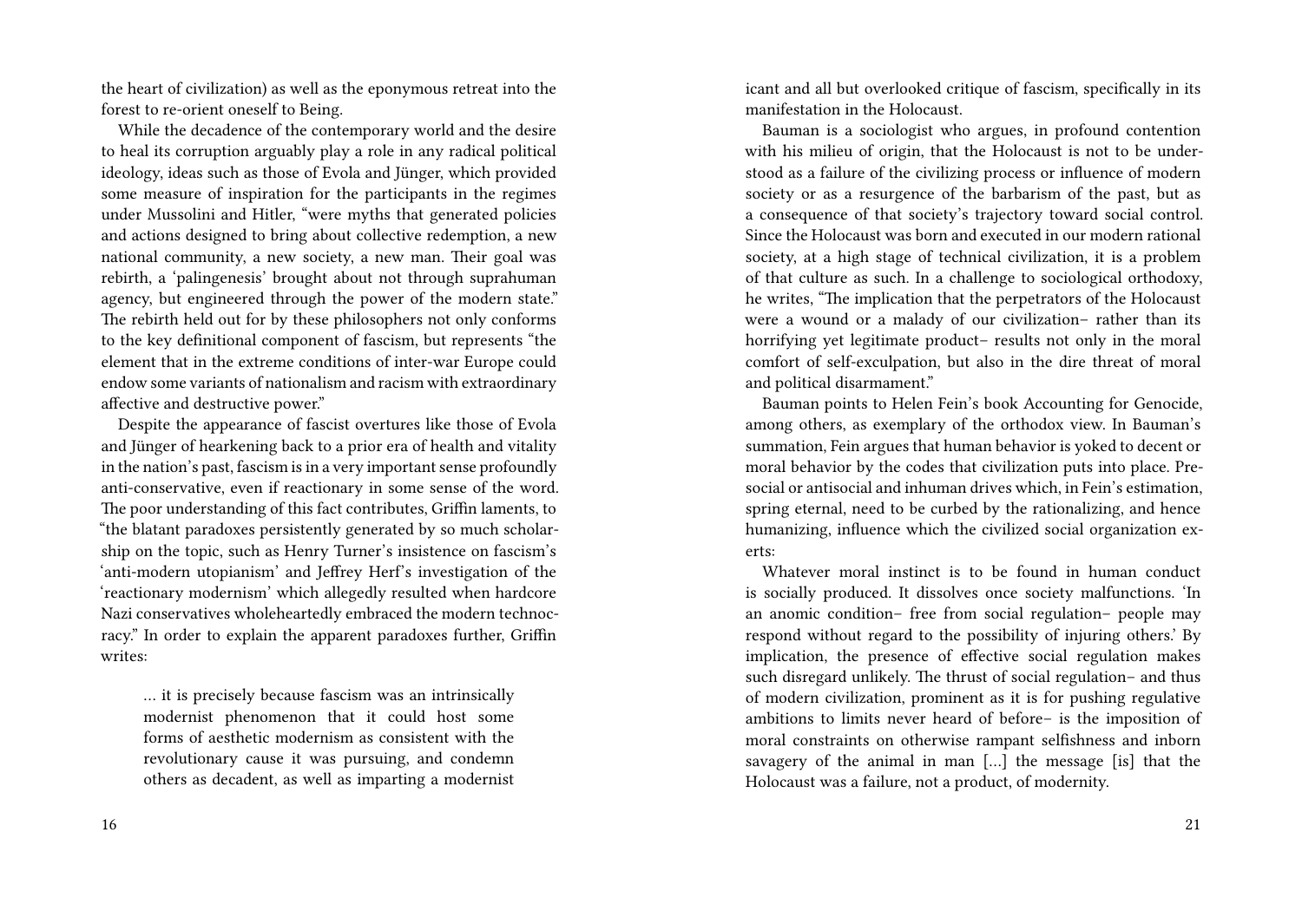nent of scientific racism. He was one of the first to propose making euthanasia available for terminally-ill cancer patients.

This reveals a correspondence that many will find counterintuitive between, for example, conscientious health radicals of our own day and the murderous medical forerunners of the most infamous totalitarian regime in modern history. Proctor writes:

Part of what has to be understood in this context is the romantic Right's more general fear of "civilization." The racial hygienist Fritz Lenz had argued in a widely read essay of 1917 ("The Renewal of Ethics" – which he once claimed to have anticipated the leading elements of Nazi philosophy) that the growth of technology had brought with it an alienation from nature. Lenz felt that society's abundance of goods had only led to abuse; he cited Kant and Nietzsche in support of his thesis that suffering was an inevitable accompaniment of progress. Civilization was "merely technical"; culture, by contrast, was the patterning of human relationships according to values. Civilization had to do with means, culture with ends. Yet culture could not be the highest value; that honor went to biological "race" – hence the moral imperative of racial hygiene.

Here, in the midst of discussing the aspirations of racist technocrats, the resemblance to the anti-industrial and anticivilizational rhetoric of green anarchists or deep ecologists is striking. However, I posit that there remain irreconcilable differences between an anti-authoritarian critique of civilization and the project of apparently backward-looking or regressive fascists. The differences involve not only the methodology, tools, and forms assumed by the fascists, but also the vision or inspiration for their anti-modernism.

To illustrate the point, it will be necessary to summarize some of the main arguments of Zygmunt Bauman in his book Modernity and the Holocaust. Here may be found some of the reasons why a critique of the poisonous influence of civilization cannot be confined to the province of fascist and proto-fascist ideology. On the contrary, just such a critique can be seen to underlie a very signifdynamic to forms of cultural production normally associated with backward looking 'reaction' and nostalgia for past idylls […] a regime that celebrates the past in the name of the future, or where occultists daily rub shoulders with engineers and scientists in pursuit of racial regeneration, should come to seem fully compatible with modernism, no matter how vehemently it rejects particular permutations of modernity promoted as progressive by liberal or 'Enlightenment' humanism.

# **Fascism as the Offspring of Modern Civilization**

Some forms of fascist myths are radically anti-urban, anti-secular and/or draw on cultural idioms of nostalgia for a pre-industrial idyll of heroism, moral virtue or racial purity. However, even in these cases it is only the allegedly degenerative elements of the modern age which are being rejected. Fascism's essentially palingenetic, and hence anti-conservative, thrust toward a new type of society means that it builds rhetorically on the cultural achievements attributed to former, more 'glorious' or healthy eras in national history only to invoke the regenerative ethos which is a prerequisite for national rebirth, and not to suggest socio-political models to be duplicated in a literal-minded restoration of the past. It thus represents an alternative modernism rather than a rejection of it. Thus when a fascist text bears the title 'Revolt against the Modern World', as in the case of Evola (1934), it is the decadent features of modernity that are being attacked in order to outline the prospect